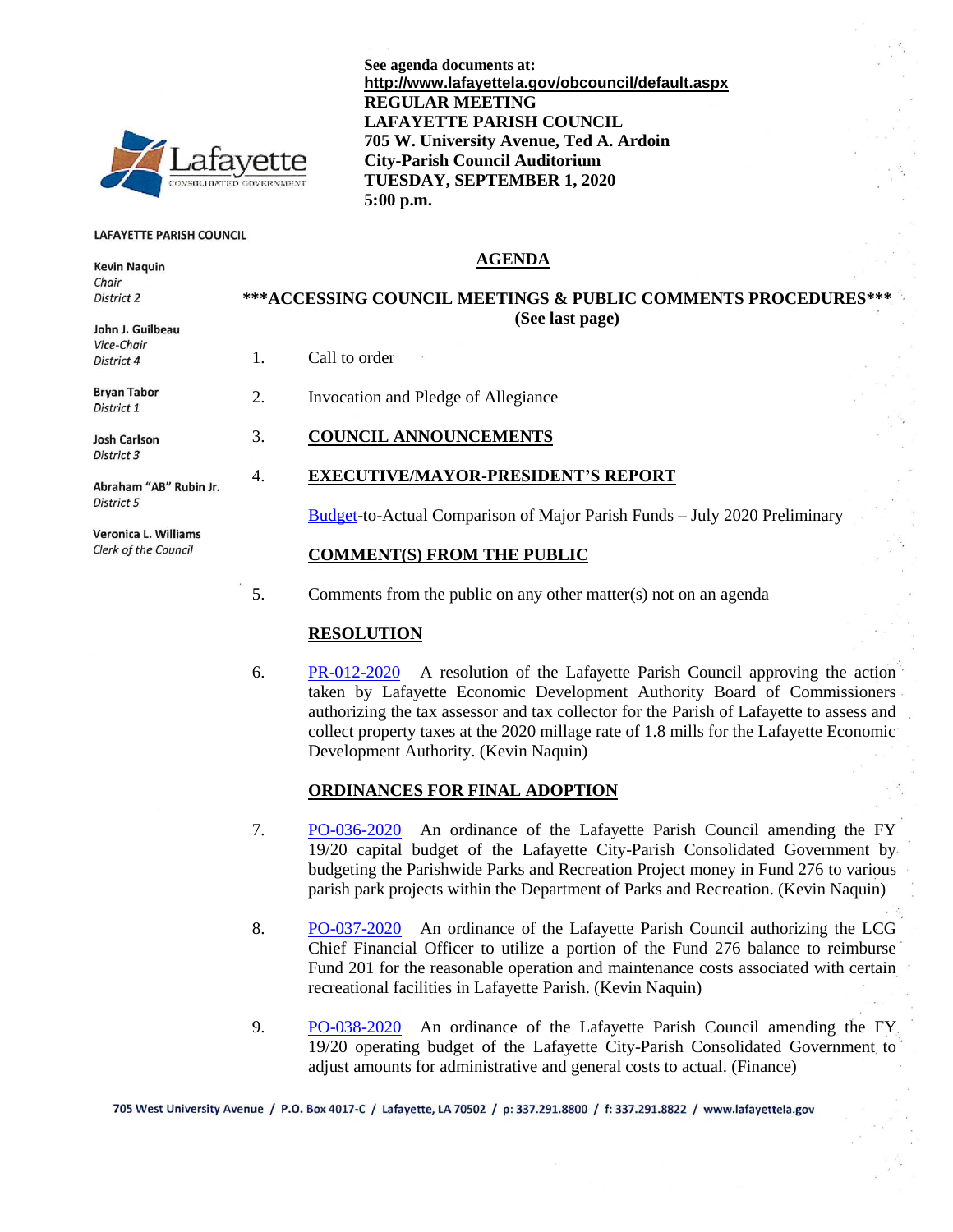- 10. [PO-039-2020](http://apps.lafayettela.gov/OBCouncil/ViewDocument.aspx?docID=1878661) An ordinance of the Lafayette Parish Council setting forth and designating the ad valorem tax millage rates and imposing taxes on all property subject to ad valorem taxation in the Parish of Lafayette and authorizing the assessor and tax collector for the Parish of Lafayette to assess and collect property taxes for 2020. (Kevin Naquin)
- 11. [PO-040-2020](http://apps.lafayettela.gov/OBCouncil/ViewDocument.aspx?docID=1878662) An ordinance of the Lafayette Parish Council setting forth and designating the ad valorem tax millage rate and imposing taxes on all property subject to ad valorem taxation in the Parish of Lafayette and authorizing the tax assessor and tax collector for the Parish of Lafayette to assess and collect property taxes at the 2020 millage rate of 1.83 mills for the Lafayette Regional Airport. (Kevin Naquin)
- 12. [PO-041-2020](http://apps.lafayettela.gov/OBCouncil/ViewDocument.aspx?docID=1878663) An ordinance of the Lafayette Parish Council amending the FY 19/20 operating and capital budget of the Lafayette City-Parish Consolidated Government by increasing the use of PT Fund Balance in the Courthouse Complex Fund in the amount of \$3,500,000 for the cost of repairs to the Buchanan Street Parking Garage. (Mayor-President)

## **ANNOUNCEMENT OF VACANCIES ON BOARDS/COMMISSIONS**

- 13. A vacancy will exist on the Lafayette Waterworks District South Board as of 11-01- 2020, this is a five-year term. *Applicants must be district residents.*
- 14. A vacancy will exist on the Lafayette Waterworks District South Board as of 09-01- 2020, this is a one-year term. *Applicants must be district residents.*

*Individuals wishing to submit a resume for the above volunteer vacancies must be a registered voter and a resident of Lafayette Parish. Yearly ethics training for all appointees is required as is financial disclosure under certain circumstances. Resumes are to be forwarded to Veronica L. Williams, Clerk of the Council, P.O. Box 4017-C, Lafayette, LA 70502 or emailed to BCLafayette@LafayetteLA.gov no later than noon, Tuesday, September 15, 2020 with appointment(s) to be made at the October 6, 2020 Regular Meeting of the Lafayette Parish Council. Resume submissions are public record.*

## **CONSIDER APPOINTMENTS BY THE COUNCIL, AS A WHOLE, TO BOARDS/COMMISSIONS**

- 15. Amendment to appointment to the Lafayette Waterworks District South Board made at the August 4, 2020 Parish Council Meeting to have the incumbent appointment date in sync with their current appointment:
	- Fred Arsement as of 11-01-2020, five-year term.
- 16. [BVD](http://apps.lafayettela.gov/OBCouncil/ViewDocument.aspx?docID=1878664) Appointment of to the Lafayette Parish Bayou Vermilion District, for the remainder of an unexpired four-year term thru 09-30-2023.
- 17. [BVD](http://apps.lafayettela.gov/OBCouncil/ViewDocument.aspx?docID=1878665) Appointment of to the Lafayette Parish Bayou Vermilion District, for the remainder of an unexpired four-year term thru 09-30-2022.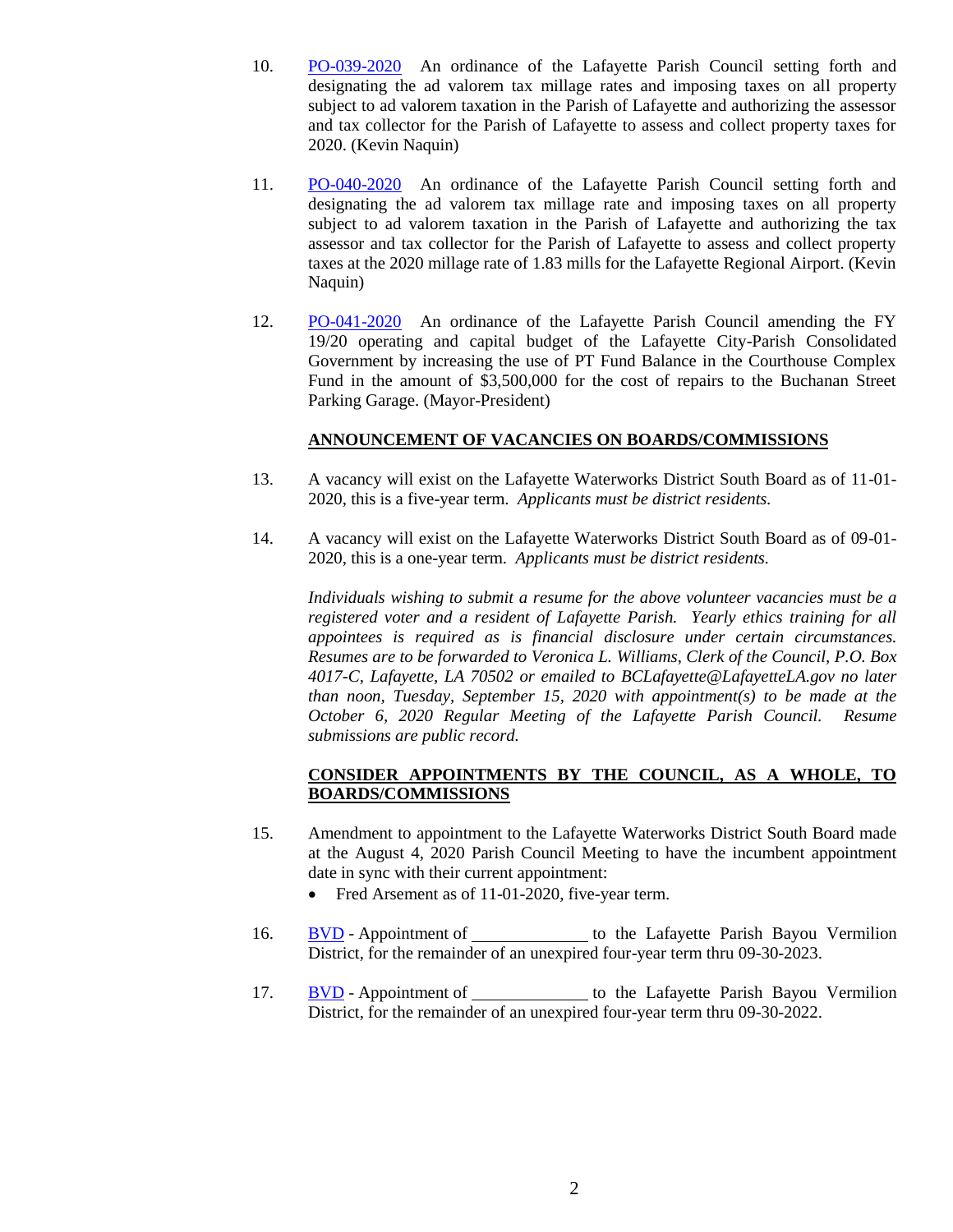## **INTRODUCTORY ORDINANCES**

- 18. [PO-042-2020](http://apps.lafayettela.gov/OBCouncil/ViewDocument.aspx?docID=1878666) An ordinance of the Lafayette Parish Council amending the FY 19/20 operating budget of the Lafayette City-Parish Consolidated Government by increasing the use of prior year fund balance in the Courthouse Complex Fund and appropriating within Adult Correctional Center Jailer Services for additional funding needed. (Finance)
- 19. [PO-043-2020](http://apps.lafayettela.gov/OBCouncil/ViewDocument.aspx?docID=1878667) An ordinance of the Lafayette Parish Council amending the FY 19/20 capital budget of the Lafayette City-Parish Consolidated Government by decreasing reimbursement revenues from the City of Scott for the Coulee Ile des Cannes, Lateral 8-C Drainage Improvements project in the amount of \$54,814.30 and decreasing the related expense line account "A-16 CIDC L-8C" by same amount within the Public Works Department for said project. (Public Works)
- 20. Comments from the public concerning the above introductory ordinances.

## **ADJOURN**

**IN ACCORDANCE WITH THE AMERICANS WITH DISABILITIES ACT, PLEASE CONTACT VERONICA L. WILLIAMS, COUNCIL CLERK, AT 291-8810 DESCRIBING THE ASSISTANCE THAT IS NECESSARY, IF SPECIAL ASSISTANCE IS NEEDED.**

*See last page for ways to access Council Meetings and for public comment procedures.*